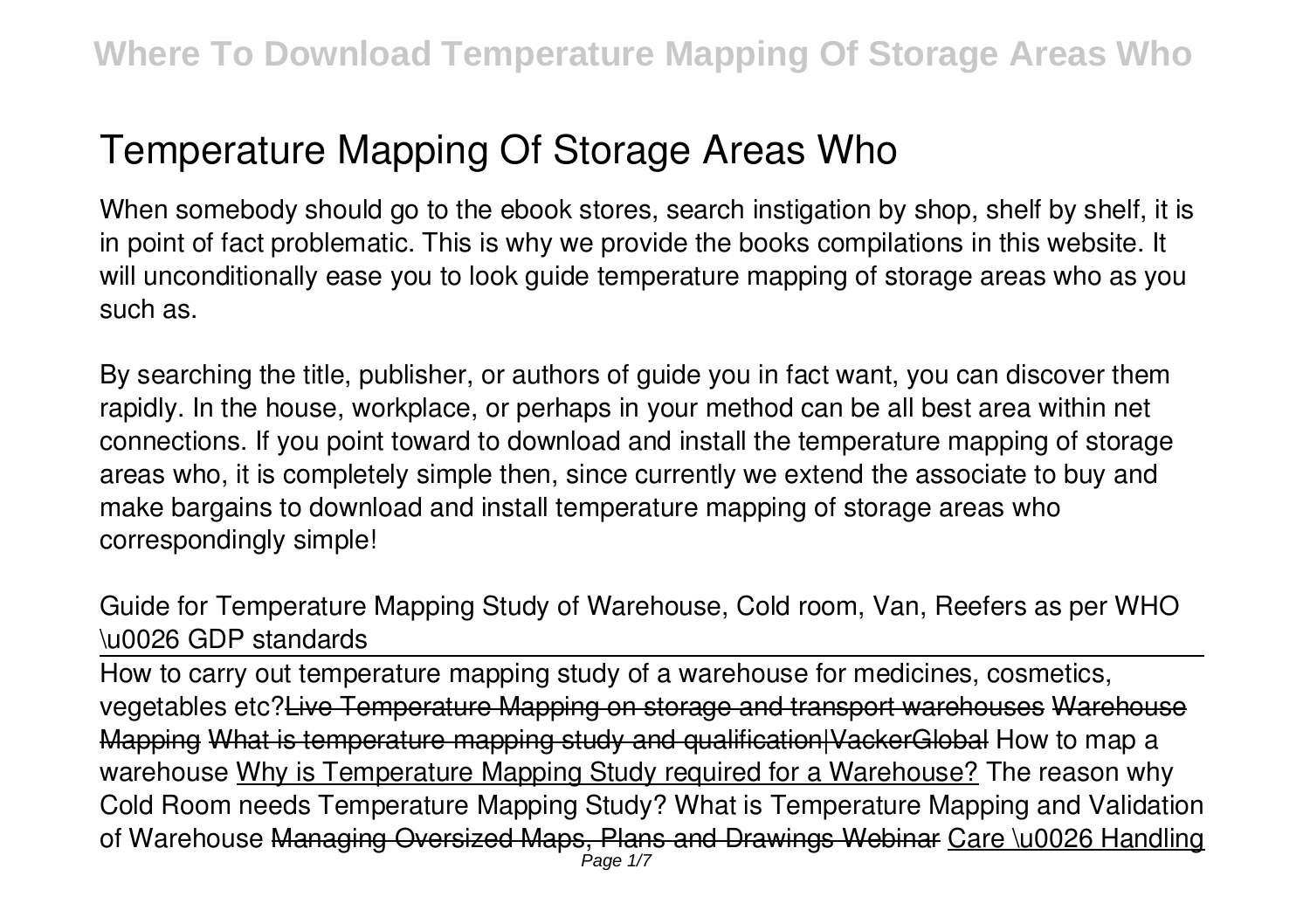of Rare Books, Paper, Manuscripts, Photographs \u0026 Archives Temperature Mapping Data Logger Placement 40 % HHH HHHH HHHHH HH I Low cost Cold Storage for Onio Tomato, Fruits, Vegetables **Cold Room Installment Video**

How to ensure ice free cold stores*(Part 7): Purchasing and Receiving Foods 2- Fundamentals of HVAC - Basics of HVAC How to create 2D Warehouse Heatmap in Excel?* How to convert a normal room into a low-cost cold storage? Futuristic Cold Room Cold storage air curtain PATENTED: AFIM® IGLO-2 (air door freezer / cold store) *How to Care for Rare Books* How to Perform a TUS Performing the TUS Modern Marvels: The Real National Treasure - Full Episode (S16, E18) | History *Why a Warehouse needs Temperature Mapping Study? Rotronic Temperature Mapping GxP Mapping \u0026 Monitoring of Temperature, Humidity, and more...* Why Cold Room for medicine and Cold Chain needs Temperature Mapping Study, Qualification ,Validation Temperature Mapping - How to Validate a Controlled Temperature Unit (CTU) *Temperature Mapping Service, Validation, Qualification Protocol for Warehouse, Cold Room, Vehicles* Temperature Mapping Temperature Mapping Of Storage Areas A temperature mapping exercise is required for any space allocated for the storage and handling of products with a specified labelled storage temperature. This includes freezer rooms, cold rooms, temperature-controlled storage areas, quarantine areas and receiving and loading bays. It may also include laboratories.

# Temperature mapping of storage areas - WHO

The purpose of a temperature mapping study is to document and control the temperature distribution within a storage area. This document describes how to carry out a systematic Page 2/7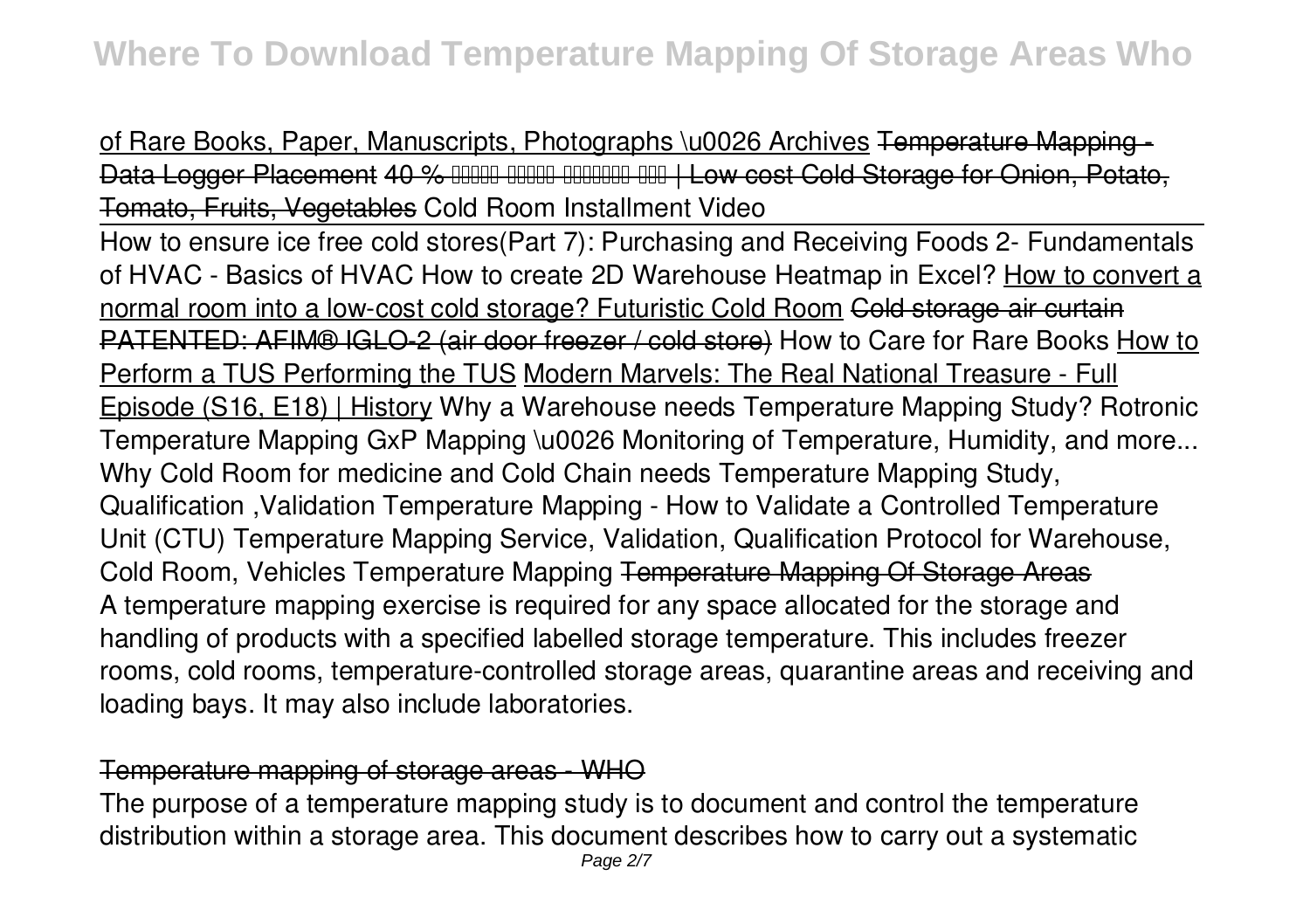mapping procedure in any cold room, freezer room or other temperature-controlled store.

# WHO Guidelines: Temperature mapping of storage areas ...

A temperature-mapping exercise is required for any space allocated for the storage and handling of products with a specified labelled storage temperature. This includes freezer rooms, cold rooms, temperature-controlled storage areas, quarantine areas and receiving and loading bays. It may also include laboratories.

#### Supplement 8 Temperature mapping of storage areas

Temperature mapping is the study of temperature distribution within a temperature-controlled environment, such as industrial fridges, cool rooms, warehouses and receiving/loading bays. The mapping study identifies possible cold spots (or hot spots) and helps determine whether or not remedial actions are required.

# WHO Annex 9: Temperature Mapping of Storage Areas

With suitable adjustments or options to cover the full range of temperature regimes, a standard protocol can be used to map any storage area in the facility. 3.2. The mapping protocol should contain the following sections: Approval page and change control history.

# Temperature Mapping of Storage Areas I FWQRCI

Temperature mapping utilizes sensors and data loggers which identifies and detects whether a storage area maintains its temperature within its pre-defined limits. The procedure must be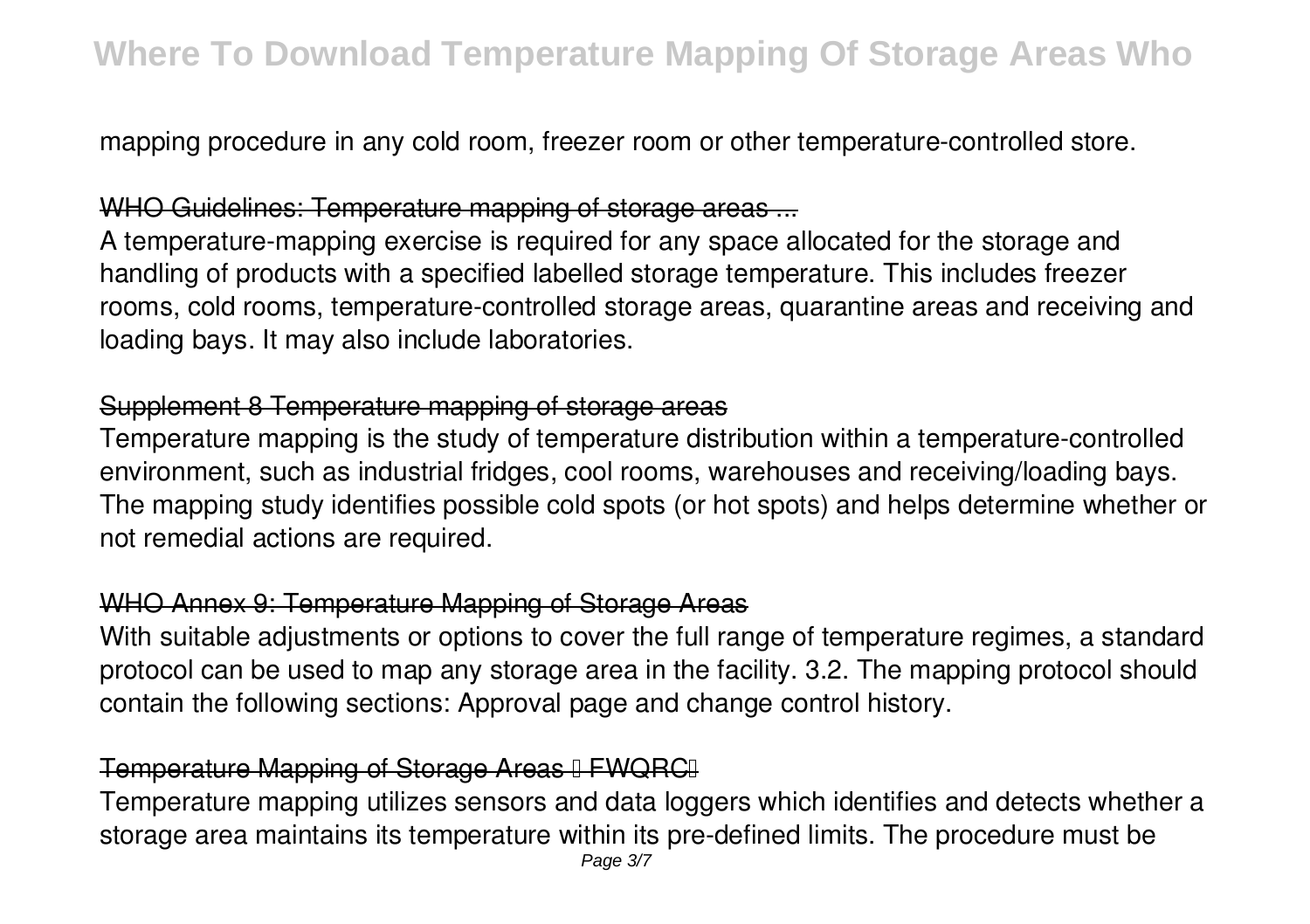able to explain the temperature profile across the storage area under both empty and loaded conditions.

# Temperature Mapping of Storage Areas for Pharmaceuticals ...

So for maintaining proper storing conditions (temperature, humidity and light) mapping of areas is necessary. Mapping of these areas is important for maintaining stability as temperature and humidity plays crucial role in degradation.

#### Temperature and Humidity Validation: Mapping in Storage Area

Temperature Mapping is performed to determine if a storage area can maintain temperature within defined limits (Fridges, Freezers, Rooms, Warehouses and Incubators etc.). Sensors are distributed throughout the unit/room in pre-defined locations to confirm it performs within pre-defined set points.

## What is Temperature Mapping? - Thermal Compliance

A mapping exercise of the proposed storage area will ensure that the company will understand their storage area and identify any potential areas therein that may be unsuitable to store medicines. A...

# Temperature mapping I an introduction. - MHRA Inspectorate

Temperature mapping shall be performed in control rooms for find out the hot and cold location for fixing the hygrometer for routine environment monitoring. Temperature mapping should be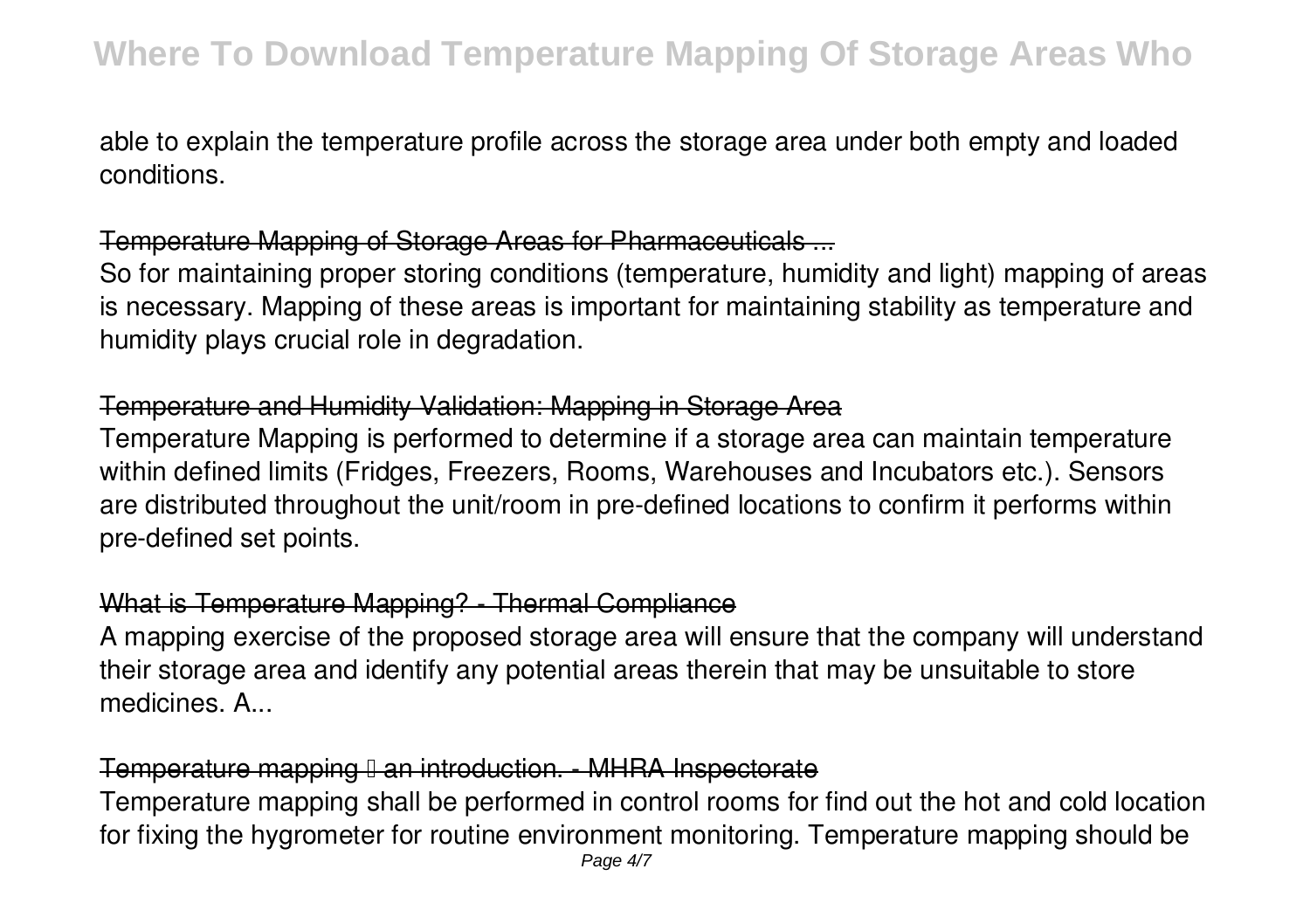done at three levels or at one level (in a zig zag manner) covering complete area at all storage area of materials and products.

#### Temperature Mapping - Pharmaceutical Guidance

The purpose of temperature mapping is to determine if the storage area can maintain temperature within defined limits to demonstrate that it is suitable for the storage of temperature sensitive products. Climatic conditions, air flow, footfall, load, machinery operation and door openings all have an effect on the areas temperature variation.

#### Temperature Mapping Service | UKAS Accredited | Tek Troniks

Temperature Mapping of Storage Areas is required in both Summer and Winter conditions, and herells why. Air-Conditioning Systems:. Systems cope differently in Summer v Winter. A system may be more effective in Winter as... Hot v Cold Spots:. Throughout Summer, the product can be exposed in areas ...

#### Temperature Mapping of Storage Areas: Summer & Winter

The requirement itself is defined in the GDP Guidelines Chapter 3.2.1: "An initial temperature mapping exercise should be carried out on the storage area before use, under representative conditions." The results of this mapping should be used to place monitoring devices at areas that experience the most temperature differences and the hot and cold spots.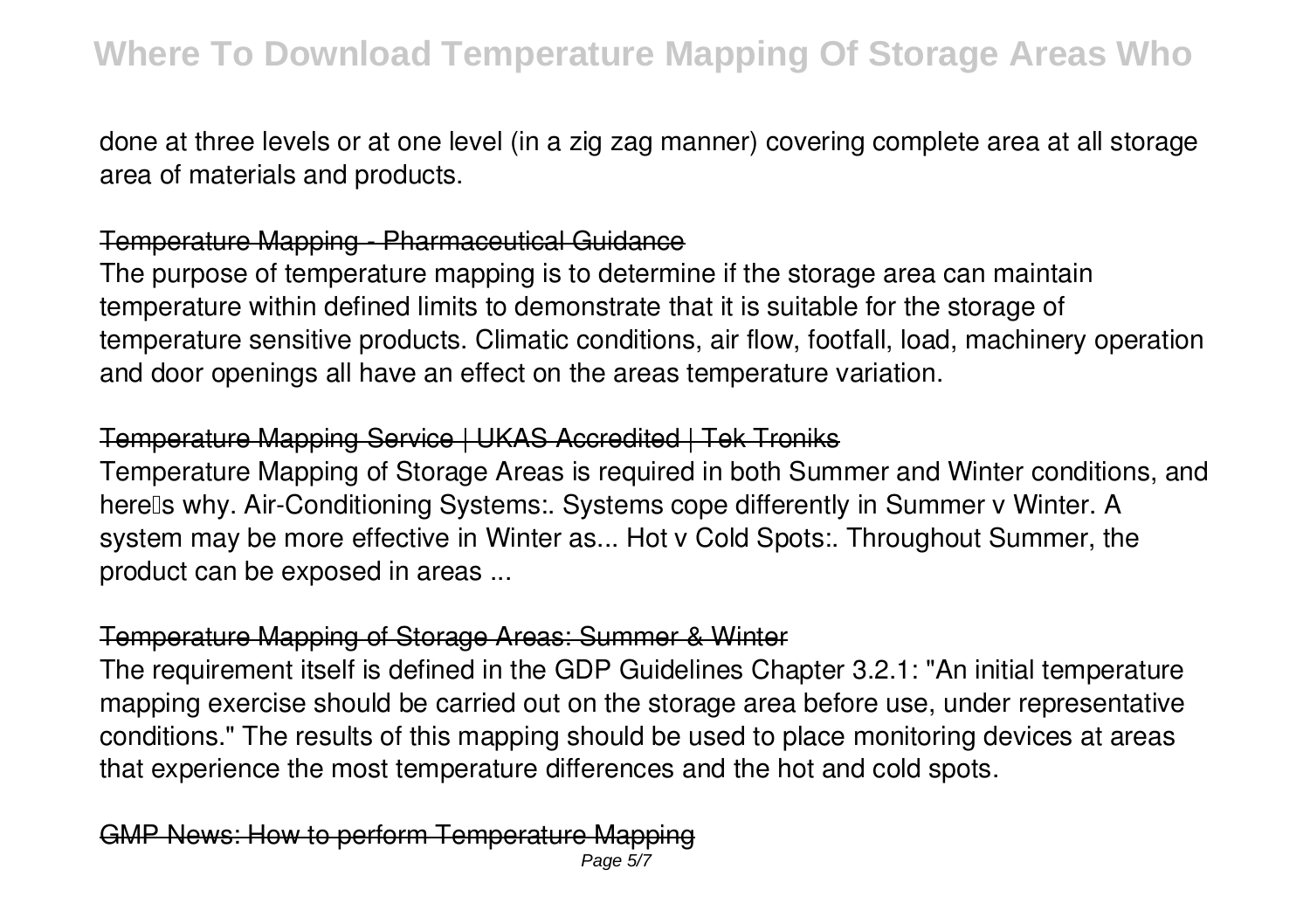Heat distribution and temperature mapping studies of large stores and warehouses requires sensors to be fitted strategically throughout the storage shelving, covering a percentage of the shelving area horizontally and vertically.

# Temperature Mapping | FDA | EU | WHO | cGMP | FLCV | GxP ...

Temperature mapping of your warehouse or storage area can be time consuming work, but PharmOut offers practical solutions to simplify the validation process in five steps to ensure that it is cost effective for your business while maintaining the highest standards of quality and reliability.

# Practical points to consider when Temperature Mapping a ...

Temperature mapping is the process of determining the temperature profile of a particular temperature-controlled environment or process such as a freezer, refrigerator, incubator, stability chamber, warehouse or autoclave by measuring multiple points in a defined area over a speci- fied study duration.

#### Temperature Mapping | Facts and Considerations | Ellab ...

IA temperature mapping exercise is required for any space allocated for the storage and handling of products with a specified labelled storage temperature. This includes freezer rooms, cold rooms, temperature- controlled storage areas, quarantine areas and receiving and loading bays. It may also include laboratories. © PharmOut 2016